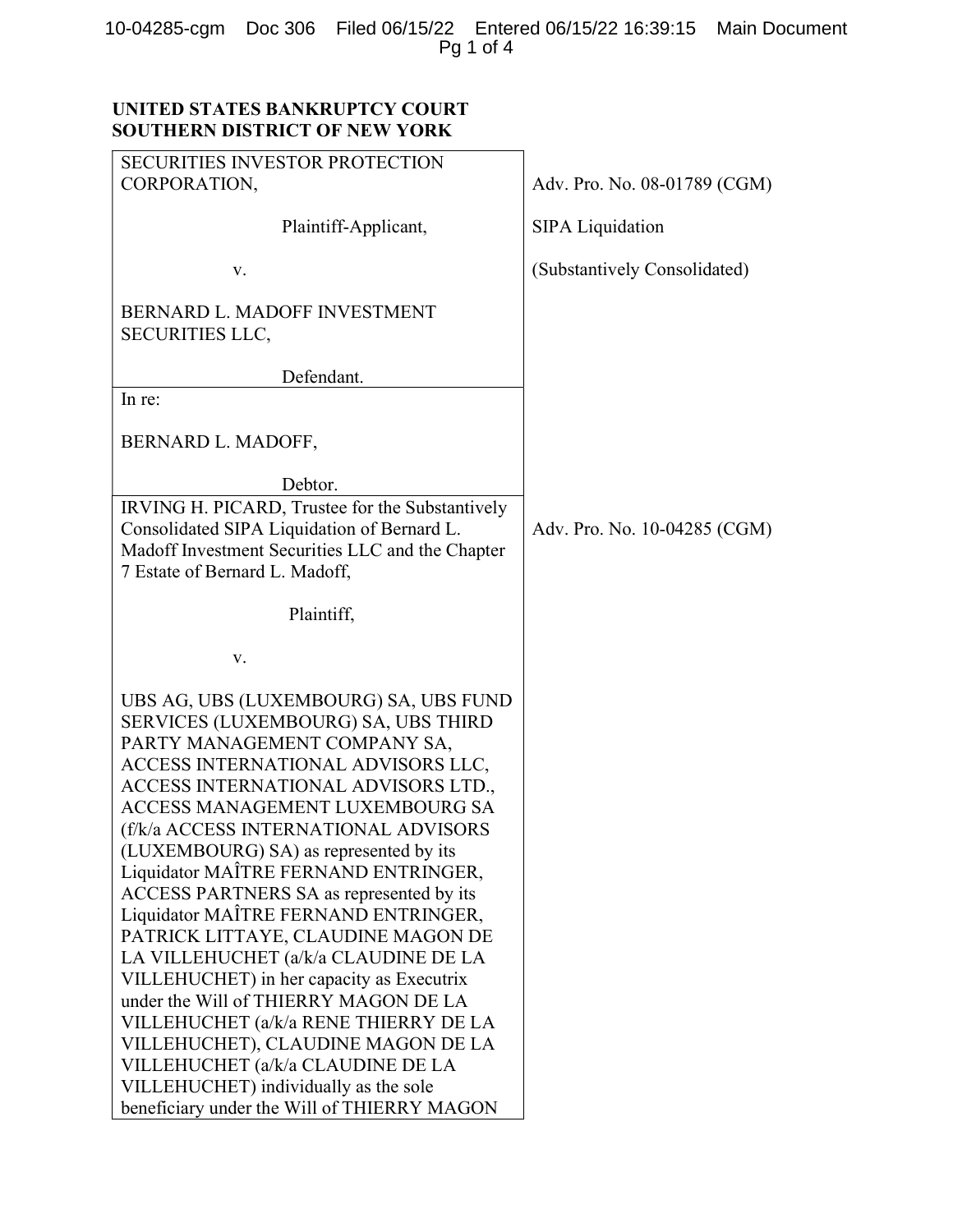10-04285-cgm Doc 306 Filed 06/15/22 Entered 06/15/22 16:39:15 Main Document Pg 2 of 4

DE LA VILLEHUCHET (a/k/a RENE THIERRY DE LA VILLEHUCHET), PIERRE DELANDMETER, THEODORE DUMBAULD, LUXALPHA SICAV as represented by its Liquidators MAÎTRE ALAIN RUKAVINA and PAUL LAPLUME, MAÎTRE ALAIN RUKAVINA AND PAUL LAPLUME, in their capacities as liquidators and representatives of LUXALPHA SICAV, and GROUPEMENT FINANCIER LTD.,

Defendants.

#### STIPULATION AND ORDER

Irving H. Picard, as trustee (the "Trustee") for the substantively consolidated liquidation of the business of Bernard L. Madoff Investment Securities LLC under the Securities Investor Protection Act, 15 U.S.C. §§ 78aaa-*lll*, and the estate of Bernard L. Madoff, and the defendants in this action UBS AG, UBS (Luxembourg) S.A., UBS Fund Services (Luxembourg) S.A., UBS Third Party Management Company S.A., Access International Advisors LLC, Access International Advisors Ltd., Access Management Luxembourg SA (f/k/a Access International Advisors (Luxembourg) as represented by its Liquidator Maître Fernand Entringer, Access Partners SA as represented by its Liquidator Maître Fernand Entringer, Patrick Littaye, Claudine Magon de la Villehuchet (a/k/a Claudine de la Villehuchet) in her capacity as Executrix under the Will of Thierry Magon de la Villehuchet (a/k/a Rene Thierry de la Villehuchet), Claudine Magon de la Villehuchet (a/k/a Claudine de la Villehuchet) individually as the sole beneficiary under the Will of Thierry Magon de la Villehuchet (a/k/a Rene Thierry de la Villehuchet), Pierre Delandmeter, and Theodore Dumbauld (collectively, the "Moving Defendants," and together with the Trustee, the "Parties"), by and through their respective undersigned counsel, hereby stipulate and agree as follows:

WHEREAS, on January 20, 2022, a scheduling Stipulation and Order was entered by this Court (ECF No. 272);

2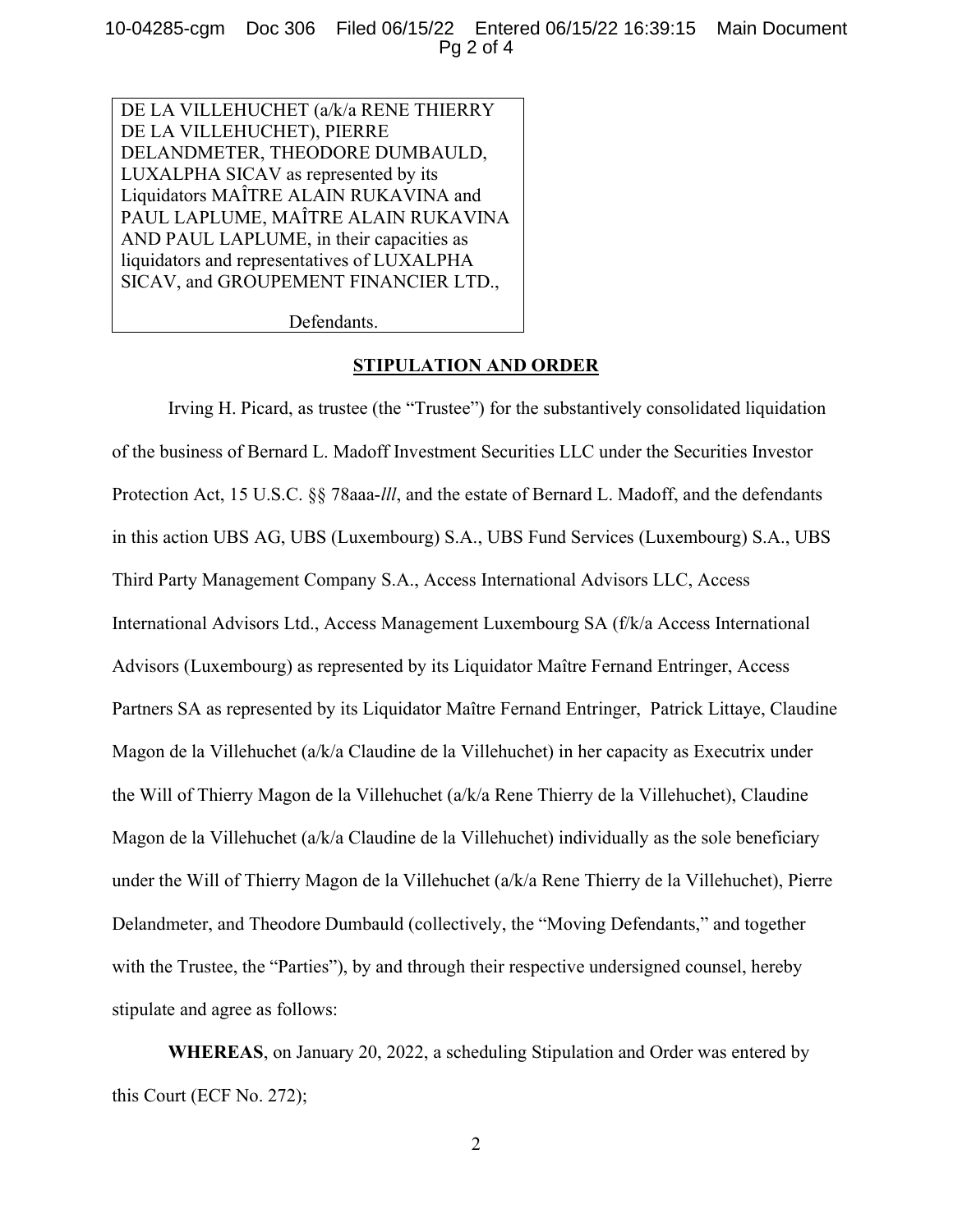#### 10-04285-cgm Doc 306 Filed 06/15/22 Entered 06/15/22 16:39:15 Main Document Pg 3 of 4

WHEREAS, on February 28, 2022, the Trustee filed a Second Amended Complaint (ECF No. 274);

WHEREAS, on April 22, 2022, the Moving Defendants filed four separate Motions to Dismiss the Second Amended Complaint on April 22, 2022 (ECF Nos. 281, 290, 295, 302);

WHEREAS, the Trustee is to file any oppositions to the Moving Defendants' motions to dismiss on or before June 17, 2022, and seeks to combine those oppositions;

WHEREAS, the Moving Defendants are to file any reply briefs on or before July 29, 2022.

#### NOW, THEREFORE, IT IS HEREBY STIPULATED AND AGREED, by and

between the undersigned counsel that:

- 1. On or before June 17, 2022, the Trustee will file one collective brief in opposition to all four pending motions to dismiss not to exceed 80 pages.
- 2. This Stipulation may be signed by respective counsel for the Parties in any number of counterparts, each of which when so signed shall be an original, but all of which shall together constitute one and the same instrument. A signed facsimile, photostatic or electronic copy of this Stipulation shall be deemed an original.

Dated: June 14, 2022 New York, New York

/s/ Oren J. Warshavsky BAKER & HOSTETLER LLP 45 Rockefeller Plaza New York, New York 10111 Telephone: (212) 589-4200 Facsimile: (212) 589-4201 Oren J. Warshavsky Email: owarshavsky@bakerlaw.com Geoffrey A. North Email: gnorth@bakerlaw.com

Attorneys for Irving H. Picard, Trustee

/s/ Anthony Paccione KATTEN MUCHIN ROSENMAN LLP 575 Madison Avenue New York, New York 10022 Telephone: (212) 940-8800 Facsimile: (212) 940-8774 Anthony Paccione Email: anthony.paccione@kattenlaw.com

Attorneys for Defendants Access International Advisors LLC, Access International Advisors Ltd., Access Management Luxembourg SA,